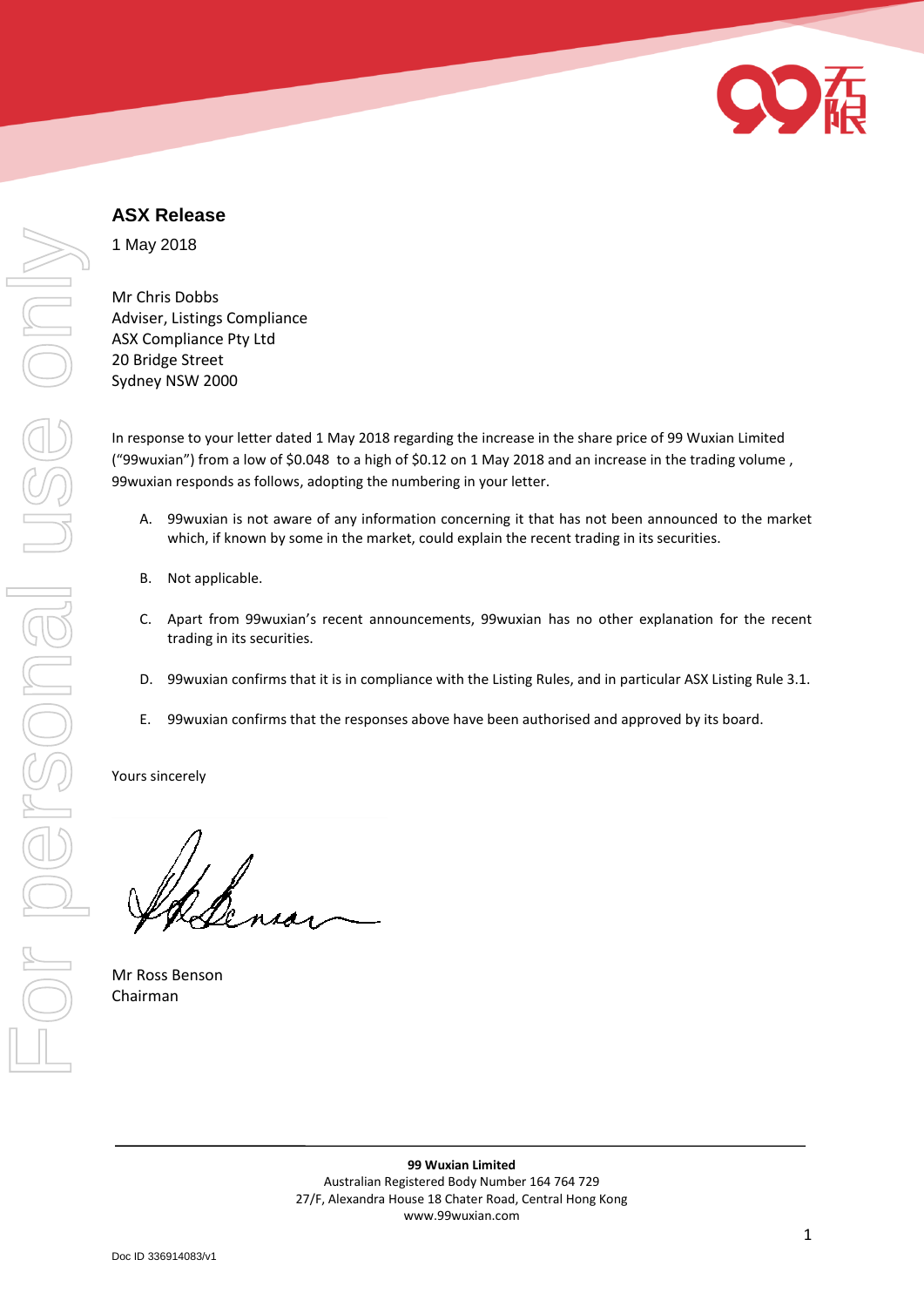

### **For further information, please contact:**

| 99 Wuxian Limited | 99 Wuxian Limited |
|-------------------|-------------------|
| Mr Ross Benson    | Mr Henry Chen     |
| +61 418 254 548   | +86 186 1137 1515 |

#### **About 99 Wuxian Limited:**

99 Wuxian is a leading provider of online and mobile commerce solutions in China through its three core mobile commerce offerings:

99 Marketplace – A leading and reputable mobile commerce platform integrated with Chinese mobile banking application connecting bank customers with high quality merchants for a wide range of products and services.

ICS – An online mobile rewards & points programs for China's largest banks, insurance companies and other major financial institutions.

iBenefit – An mobile incentive and rewards programs for employees from some of China's large and medium state owned enterprises and private companies.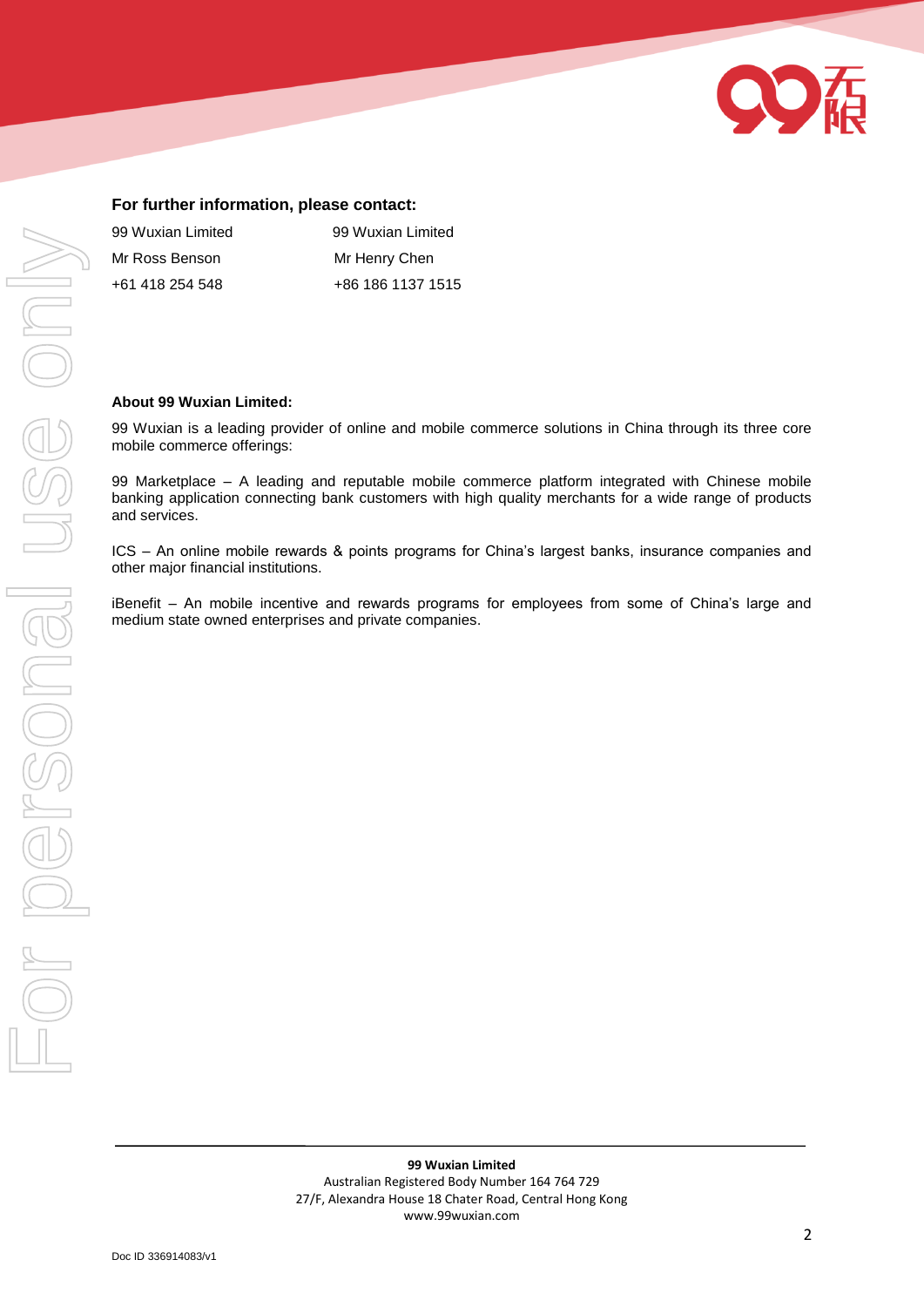

#### 1 May 2018

#### **Mr Ross Benson**

Chairman 99 Wuxian Limited Level 26, 56 Pitt Street Sydney NSW 2000

By email[: fjiang@investorlink.com.au;](mailto:fjiang@investorlink.com.au) [rbenson@investorlink.com.au](mailto:rbenson@investorlink.com.au)

#### Dear Mr Benson

#### **99 Wuxian Limited (the "NNW"): price query**

We note the change in the price of NNW's securities from a low of \$0.048 to a high of \$0.11 today on 1 May 2018.

We also note the significant increase in the volume of NNW's securities traded today 1 May 2018.

In light of this, ASX asks NNW to respond separately to each of the following questions and requests for information:

- A. Is NNW aware of any information concerning it that has not been announced to the market which, if known by some in the market, could explain the recent trading in its securities?
- B. If the answer to question 1 is "yes":
	- a) Is NNW relying on Listing Rule 3.1A not to announce that information under Listing Rule 3.1?

Please note that the recent trading in NNW's securities would suggest to ASX that such information may have ceased to be confidential and therefore NNW may no longer be able to rely on Listing Rule 3.1A. Accordingly, if the answer to this question is "yes", you need to contact us immediately to discuss the situation.

b) Can an announcement be made immediately?

Please note, if the answer to this question is "no", you need to contact us immediately to discuss requesting a trading halt (see below).

c) If an announcement cannot be made immediately, why not and when is it expected that an announcement will be made?

If the answer to question 1 is "no", is there any other explanation that NNW may have for the recent trading in its securities?

- D. Please confirm that NNW is in compliance with the Listing Rules and, in particular, Listing Rule 3.1.
- E. Please confirm that NNW's responses to the questions above have been authorised and approved in accordance with its published continuous disclosure policy or otherwise by its board or an officer of NNW with delegated authority from the board to respond to ASX on disclosure matters.

#### **When and where to send your response**

This request is made under, and in accordance with, Listing Rule 18.7. Your response is required as soon as reasonably possible and, in any event, by not later than **half an hour before the start of trading (ie before 9.30 am AEST) on Wednesday, 2 May 2018**. If we do not have your response by then, ASX will have no choice but to consider suspending trading in NNW's securities under Listing Rule 17.3.

You should note that if the information requested by this letter is information required to be given to ASX under Listing